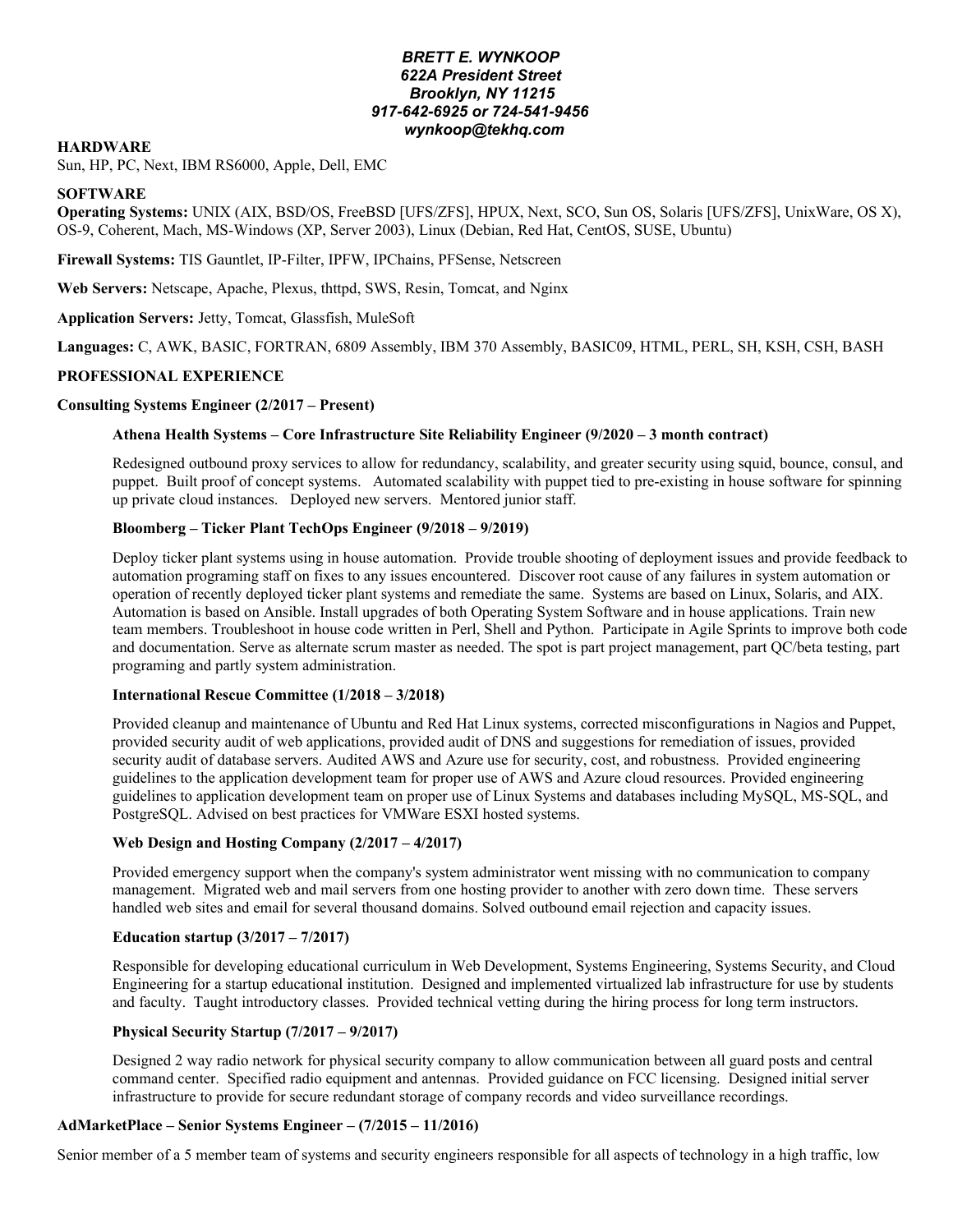latency, transaction based web business housed in 2 colocation facilities using roughly 500 physical servers, some of which ran KVM and VMWARE ESXI to provide virtual servers. Servers were a mix of RHEL/CentOS and FreeBSD. Worked with developers to better architect solutions to business problems including high volume ad serving and the process of spot pricing of advertising for both publishers and advertisers. Major accomplishments include providing solutions to problems that had been lingering at the firm for some time and a successful forklift move of an entire data center on short notice, on time with zero downtime to the firm or its customers and no loss of revenue, the design of a secure clustered SOLR infrastructure and assisted the lead database engineer with the design and implementation of a bicoastal database cluster for MYSQL and vertica. Created puppet manifests and administered KVM servers. Wrote system automation software. Developed LDAP authentication plugin for SQUID. Wrote custom Nagios monitors.Mitigated DDOS attack against company's advertisement servers using automated methods developed on the fly during the attack. Maintained clustered high performance bid/match servers where transactions had to happen in miliseconds.

# **McGraw Hill Financial – Product Engineer – Contract Consultant (01/2014 – 01/2015)**

Part of the team that investigated new technologies and set standards and direction for technology use at MHF. Areas of responsibility included peer reviewing work of other product engineers, researching new technologies and writing position papers about those technologies as well as providing direction to solutions engineers and operations staff on use of new technologies. Technologies areas included Amazon Web Services, Solaris, Linux, Web, Security, AD Authentication, and Load Balancing. Acted as the last level of escalation on problems with AWS, DNS, and Web Services. Provided consultation on enterprise email issues.

# **Internet Systems Consortium – Systems Engineer (10/2012 – 7/2013)**

Supported UNIX (many flavors) and Network infrastructure used in the development of ISC BIND, DHCP and other internet tools maintained by ISC.ORG. Supported the F.Root servers, arranged and supervised a forklift move of the New York City F.Root server. Provided systems and network support FreeSoftware projects hosted at ISC facilities. Discovered root causes of network or system outages and took action to remediate those outages. Defended against DDOS attacks.

# **Hara Partners – Vice President of Technologies (3/2012 – 10/2012)**

Provide design and implementation of new high performance server farm to support high traffic ecommerce web sites based on Magento ecommerce software. Systems made use of FreeBSD Jails and ZFS with snapshot backups transferred to warm standby servers to provide redundant systems in case of hardware failure. Educated company staff in best practices for high performance web sites and implemented PCI compliant systems. Provided network redesign to improve security and reliability. Implemented isolated development, QA and production environments. Provided proper tuning of MYSQL and APACHE servers. Implemented security system and redundancy for SOLR search servers which included load balancing and caching. Implemented load balancing firewalls with auto failover to backup links based on IPFW and POUND. Manage and mentor the systems team.

# **Investor Analytics – Systems and Networking Group Team Lead (5/2011 – 3/2012)**

Responsible for system and network administration of Linux, FreeBSD and MS-Windows servers used for email, web, database, dns and computer systems. Management and design of networks VPNs, firewalls and phone systems. Determine the best technical solutions for business problems. Mentor other team members. Manage EMC & Tegile SAN storage. Administer Tomcat, Apache, VMWARE ESXI, and MySQL. Specify and purchase equipment and services in support of business needs.

# **ISPrime.com – Senior Systems Engineer (9/2010 – 5/2011)**

Maintain and install Gnu/Linux and FreeBSD systems in a managed hosting environment consisting of over 3000 servers used for web, email, database and DNS services. Discover and remedy security issues on customer servers. Mentor junior staff members and educate customers on best practices. Write systems administration automation software. Install and configure apache, nginx, djbdns, mysql, sendmail, postfix, red5 and various web applications as requested by clients. Configure firewalls on FreeBSD and GNU/Linux systems. Provide defense against DDOS attacks including automated defense systems.

# **Tekhq.com – Senior Systems Consultant (6/2009 – 8/2010)**

- *Software Development Startup (3/2010) –* Migrated 10 Linux backend servers from data center in France to virtual systems using the **Amazon Web Services.** Designed disaster recovery plan. Implemented backup system based on S3 cloud storage. Provided guidance on shell programming & DNS. Debugged problems with custom installation of MYSQL, PHP, and APACHE. Setup system monitoring.
- *Travel web site (11/2009)* Analyzed 3 tier infrastructure based on FreeBSD 6, and provided design and roadmap for upgrade to FreeBSD 8 as well as improvements to performance and scalability.
- *Social networking web site (9/2009)*  System was based on Ubuntu GNU/Linux running as a 3 tier application using the Amazon web services cloud to provide virtual MYSQL, APACHE, and NGINX servers that handled client traffic. Analyzed security, provided suggestions for improved stability and maintainability, fixed issues with delivery of high volumes of outbound email, designed DYNAMIC DNS system to respond to unique operational issues generated by using the AWS cloud. Designed automated system monitoring and alerting based on custom auto configuration of Zabbix specific to the AWS cloud.
- *Financial Services Firm (5/2009 7/2009) –* Updated library of several hundred free software packages to the latest stable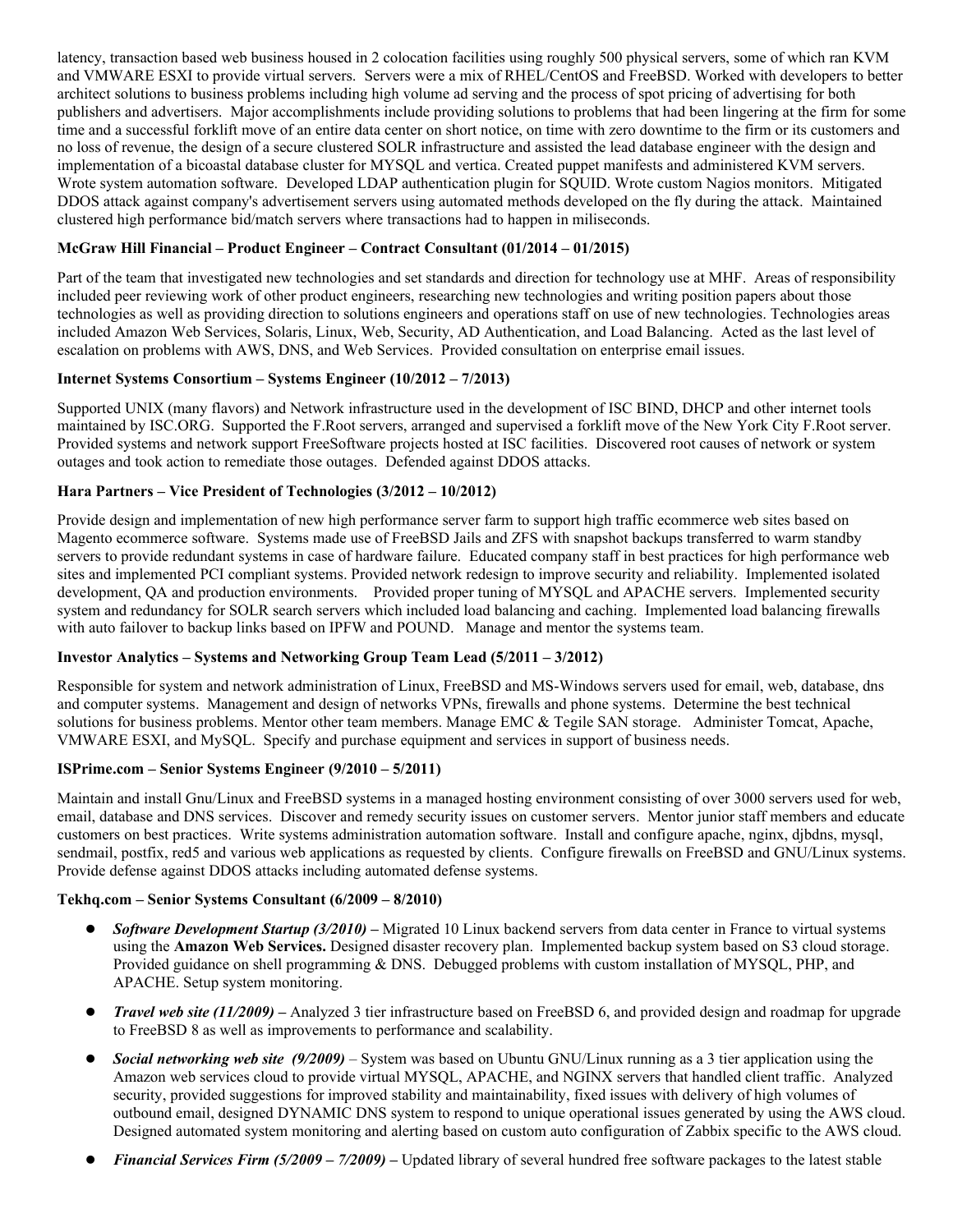versions in support of a major push to migrate firm's critical infrastructure from Solaris to Red Hat Enterprise Linux.

### **Yards Creek Soaring – Technologist (8/2008 - 5/2009)**

Migrated web site from Microsoft IIS to LAMP (Linux/Apache/Mysql/Perl) and optimized for search engine ranking in the target market. Installed new program driven features including a discussion section, photo gallery, live runway camera, weather reports, Installed mail server with spam filtering using Sendmail and ASSP. Setup mailing list with web based interface to allow customers and potential customers to sign up for newsletters. Expanded student pilot resources on the site. Update the web site and add new features on an ongoing basis. Maintain MS-Windows desktop computers in the FBO. Maintain 2 way radio equipment in aircraft and the FBO. Maintain Mail/DNS/Web servers.

### **Imperatore School of Science and Arts @ Stevens Institute - Director of Technology (11/2006 - 7/2008)**

Hands on manager with a staff of 3 full time and 15 part time direct reports. Responsible for the operation of Solaris, NetBSD, Linux and FreeBSD servers as well as the hundreds of desktop Macintosh, MS-Windows, and NetBSD clients. Prepared department budget, and annual personnel evaluations. Recommended technical solutions to problems posed by teaching and research staff. Maintained digital video and audio recording studios. Assured proper operation of SMTP, IMAP, POP, NFS, NIS, HTTP and DNS services. Maintained MYSQL and Postgres database servers. Supported 2 high performance clusters, 1 NetBSD and 1 Solaris 10. Supported High Performance Cluster used by Physics Department.

### **Wynn Data Ltd. - Systems Consultant - Technical Manager (3/94 - 11/2006)**

Clients include: HSBC, Citibank, Chase, Bank One, National Hemophilia Foundation, ESPP internet services, Third Millennium Marketing, US Navy, CIBC, New York City Human Resources Administration, as well as numerous ISP and web hosting companies

- Determined client needs and assigned correct technical resource to the project.
- Provided annual personal reviews for technical staff & determined compensation.
- System migration to Solaris 10
- Solve problems involving ZFS, NFS, NIS, DNS, SMTP, POP, IMAP, HTTP, and SMB
- Y2K testing and remediation on AIX, Solaris, HPUX, SunOS, BSD/OS, Linux, & FreeBSD Systems
- Security analysis and hardening of AIX, Solaris, HPUX, SunOS, BSD/OS, Linux, & FreeBSD Systems.
- Documented standard operating procedures and prepared run books for operations staff
- Firewall design, implementation, testing, updating and monitoring
- Intrusion Detection System design and implementation and automation
- $\bullet$  Mail server design and implementation for large  $\&$  small networks
- Spam and malicious email filtering at the network edge and the mail server
- Multi-platform open standards VPN implementation
- System and network security analysis for SAN devices and heterogeneous MS-Windows/Unix networks
- Secure mainframe and VMS remote access solutions

Web server design, implementation and configuration using Apache, Netscape, thttpd, plexus, minihttpd, and ddshttpd with and without SSL

- Post intrusion analysis and traceback
- Plan, and execute data center moves
- Build custom System Administration automation tools
- Build custom web applications based on Free Software using Perl, C, and PHP
- Design and implement turnkey networks for small and medium size businesses
- System performance analyses  $\&$  optimizations for web servers, mail servers, compute servers and file servers
- Disaster recovery planning and implementation
- System tuning for low latency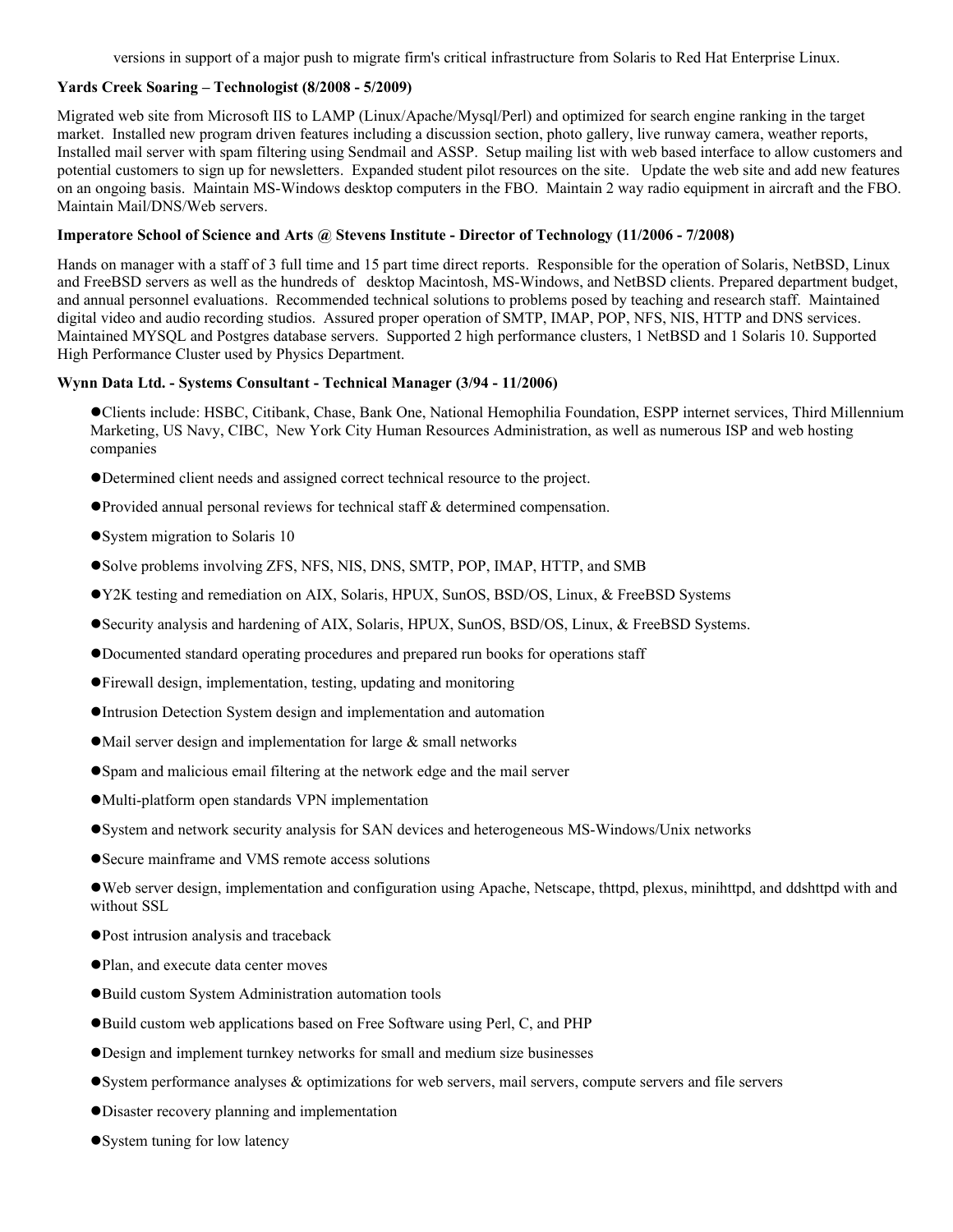- Construct High Performance Compute Clusters (HPC)
- Construct High Performance Web Servers
- Implement Squid web proxy to accelerate web access and provide management controls on web access
- Worked with EMC SCSI and SAN products to implement fault tolerant systems
- Implement secure market data feeds
- Design, optimize and install database servers using Oracle, Sybase and MySQL
- Maintained clustered application servers using Veritas Clustering

**New School University - Adjunct Professor (9/98 - 2002)** Instruct students in the fundamentals of the Unix operating system in lecture and hands on lab sessions. Topics covered include file systems, shells, editors, printing, and utilities. The course points out the differences between various flavors of Unix including BSD/OS, Linux, AIX, HPUX, SCO, Solaris and SunOS. Hands on sessions are on Solaris 2.6 and BSD/OS 4.0 systems.

Taught introduction to programming using /bin/sh, Perl and C. Classes include program design, use of programming tools (Make, CVS) and writing well commented code that peers can understand.

Taught network security and encryption. Designed the Unix, Perl and webmaster programs for the university.

**Berkeley Software Design, Inc. - Member of The Technical Staff (9/95 - 6/98)** Provided technical support services to customers using BSD/OS versions 1.1 - 3.1. System and network debugging, kernel crash analysis.

Designed many aspects of the default user environment in BSD/OS 2.1, 3.0 and 3.1, 4.0. This included both shell and Xwindow system environments. Ported freely available code to BSD/OS for inclusion in the released product. Added features to maxim the web based system admin tool that is part of BSD/OS. Assisted in design and testing of mailfilter, a drop in network appliance that blocks unsolicited bulk e-mail.

Group leader for BSDI's consulting division. Projects included on site building of turnkey ISP operations, porting software, system capacity planning, migration from NT to BSD/OS and security analysis/hardening of customer sites.

Project leader for integration of IPX (Netware) services into BSD/OS.

**BlackRock Financial Management - Vice President of Technologies (3/92 - 3/94)** Responsible for the entire technical infrastructure of BlackRock Financial Management. Manage department consisting of System and Database Administrators, Network Technicians, Voice Technicians, Computer Operations and User Support personnel, 10 direct reports. Responsible for personnel evaluations, bonus recommendations, annual pay raise determinations. Responsible for directing improvements to the firm's technical infrastructure and management of a two million dollar annual department budget.

Planned and supervised the move of the firm's entire technical infrastructure when the firm moved to new larger quarters. This included complete planning of the computer room, the voice communications room, voice and data networks, the trading positions as well as the entire cable plant for the firm.

Instructed programmers in proper use of a distributed computing system, and how to best take advantage of both peer to peer and client/ server computing models. Instructed programmers in creation of programs that took advantage of resources available to the firm via outside dial up data services.

Redesigned the HPC on which OAS calculation processes ran to decrease time spent computing OAS figures by a factor of 8. Redesigned the configuration of the Sybase database server to improve reliability, speed and security.

Designed and implemented a secure verifiable system of backups for all computer data.

Integrated a Novell network of 30 computers into the main corporate TCP/IP Unix network. This allowed users of the Novell Network access to additional resources, data and services that all other corporate users had access to.

Designed a disaster recovery plan.

Developed a secure means of printing reports at a remote location via dial up line.

Moved the computing environment from a network of 1 server for both production and development supporting 20 clients to a configuration of 10 Servers and 200 clients (Sun workstations, Xterminals, PCs and Macs) on different networks all linked via a common backbone. Designed and supervised the construction of the firm's new data center, and trading floor, as well as the technical infrastructure needed throughout the entire office space. This project included design of both voice and data networks, power systems, backup systems. Specifying, and approving all equipment for the project. The trading floor supported 80 trading positions, all of which had redundant data communications and UPS support for Sun workstations and other critical equipment. All company servers and communications equipment were powered from a UPS system. The data center was monitored by a command and control computer to detect problems with the power, or environment and alert technical staff via both local alarm and pager. Supervised the move of all